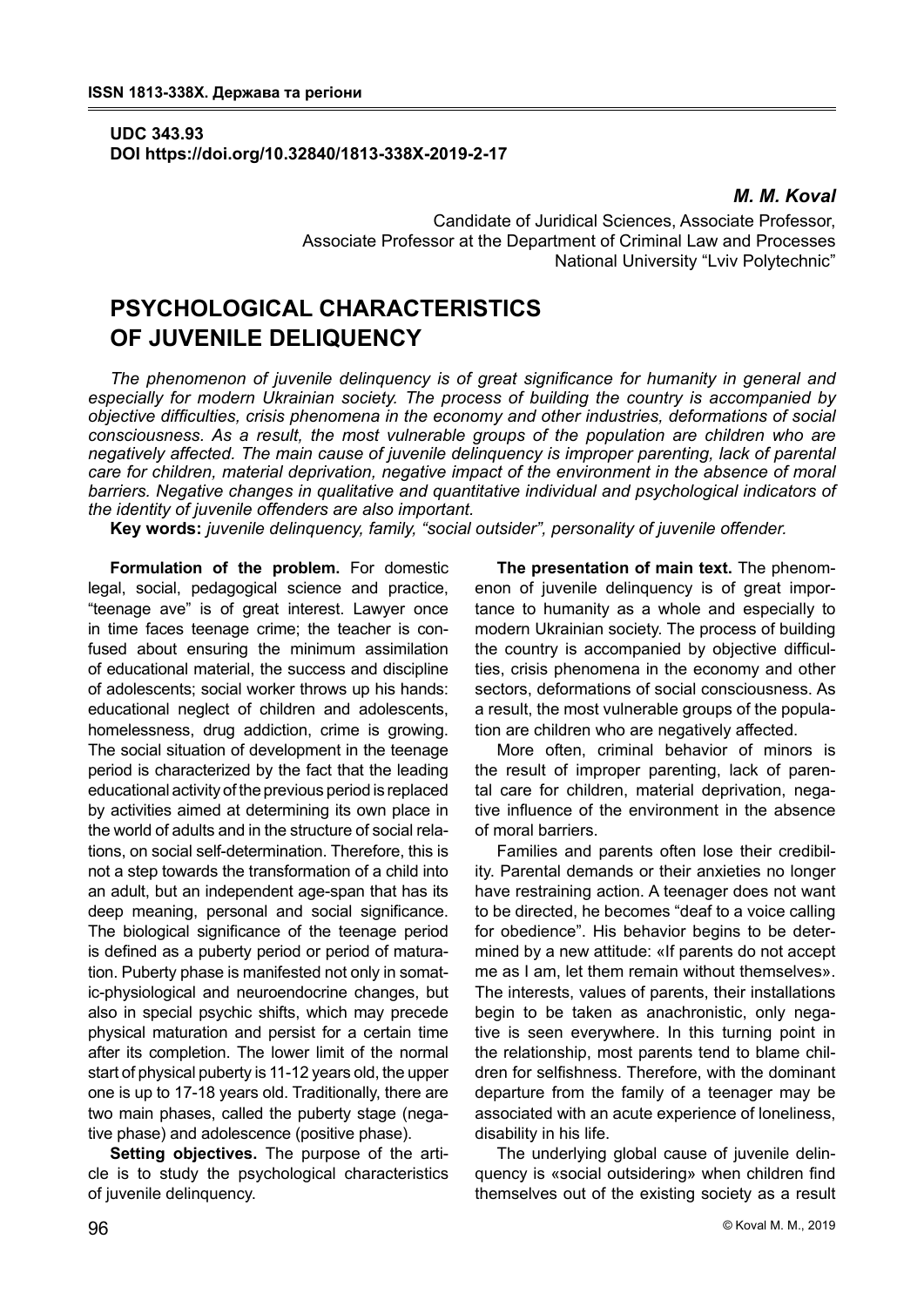of inadequate socialization. Among other reasons, there is a negative influence of the mass media, an increase in the number of neglected children, shortcomings of the current legislation, instability of social order.

It should be noted that the increase in juvenile delinquency in Ukraine corresponds to the global trend. Thus, over the last five years, the number of crimes committed by minors has increased in the European countries from 40 to 70%, the same figures are observed in the United States, but, as a rule, the number of detected persons who have committed criminal offenses is smaller, which is registered. For example, in 2017, 4 298 people aged 14 to 18 were found who committed criminal offenses, and in 2016 – 4,000 thousand people of the specified age [1].

The crime of juveniles in most of them acquires the level of the group – about 65% of crimes are committed by the group. Juveniles easily master new types of crime: kidnapping, extortion, computer crimes, etc. The number of resonant crimes committed by minors, characterized by special cynicism and brutality, is increasing [2, p. 46–49].

The State Institute of Family and Youth issues identifies six main causes of juvenile delinquency: the social and economic aspects of the situation of modern Ukrainian society; functional inadequacy of the family; alienation from the school environment; disadvantages and limited socialization of children in internment facilities; problems in leisure organization; the negative influence of the media. In psychological studies, considerable attention is paid to personality problems, deviant manifestations of behavior.

To date, special attention has to be paid to increasing the number of mentally disabled children – 44% of juvenile offenders who were registered, various mental abnormalities were observed: oligophrenia, psychosis, psychopathy, neurosis, psychophysical infantilism. In 68% of special school students for juvenile delinquents neuropsychiatric disorders have been identified: neurotic and neurosis-like manifestations after organic brain damage, mental retardation, patho-haematological changes, psychopathy, enuresis, etc. [1]. These students have violations of carbohydrate and lipid metabolism, reducing the content of some hormones five times compared with healthy children. It is established that such features of metabolism increase the risk of asocial behavior. Children of alcoholic parents are mostly pathologically lagging behind in intellectual and physical development; in some cases, in the role of biological causes of social behavior, speech defects, external unattractiveness, flaws of constitutional or somatic character may appear.

The problem of juvenile delinquency with mental anomalies presents a particular danger to social development and requires systematic scientific research and immediate practical legal measures to reduce the number of crimes committed by mentally disabled children.

Also, the criminality of minors is influenced by social factors: negative influence in the family, disadvantages in school education, unemployment socially useful labor, negative impact of the micro-environment, miscalculations in law enforcement agencies in relation to the prevention of juvenile delinquency and other social degradations of society. One of the main factors (up to 90%) that pushes minors into a criminal way is a dysfunctional family. Nowadays, an increasing number of families are losing their educational potential due to a number of economic, moral and ethical issues, in connection with which the phenomena of homelessness and neglect are spreading, which leads to an increase in juvenile delinquency [3, p. 129].

Also, one of the important factors that indirectly determines the juvenile delinquency is the miscalculation of law enforcement activities. Often, they are limited only to a superficial study of statistics without careful study of the causes and conditions conducive to juvenile delinquency. State programs aimed at preventing juvenile delinquency are not sufficiently funded, therefore, they do not play a role..

Also, it should be noted the role of alcohol and other intoxicating substances in shaping the personality of a juvenile offender, removing the psychological barriers to the infringing conduct. The rate of drug addiction in juveniles is 2.5–3 times higher than in adults. It should be noted that juveniles are not only personally consuming stuffing substances, but also take an ever more active part in criminal activities associated with drug trafficking [4, p. 417–424].

Negative changes in qualitative and quantitative individual and psychological indicators of the identity of juvenile offenders are also important.

In juvenile offenders as opposed to law-abiding peers, stheniac options interpersonal communication are dominated. Convicts admit that they have such features of character as dominance, leadership, independence, straightforwardness, aggres-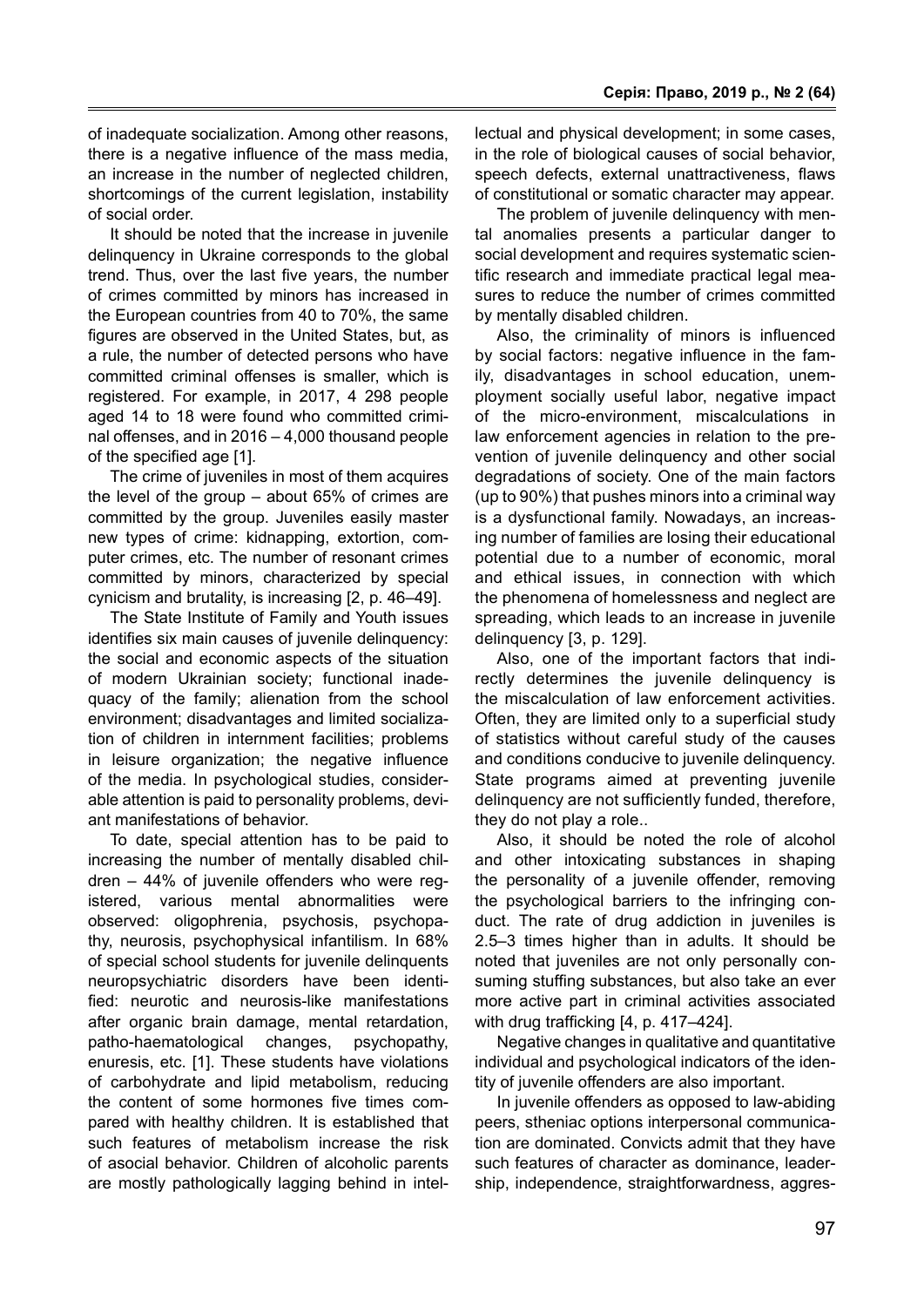siveness. Thus, the killers are characterized by a high level of physical aggression, thieves – indirect aggression, hooligans-indolence and verbal aggression, rape - suspicion. The presence of the above-mentioned features of nature dramatically reduces the level of their law-making adaptation. Juvenile offenders have an increase in mental fatigue (2 times compared with normal children), anxiety (1.5 times) with simultaneous decrease in work capacity, self-regulation level (3 times), adaptation coefficient (2 times) [5, сh. 17].

Emotional-volitional sphere of juvenile offenders is characterized by imbalance, impulsiveness, stubbornness, insufficient level of self-control, self-discipline, poverty of emotional manifestations, incommensurability of subtle feelings. Some part of juvenile offenders is characterized by the failure of the system of ethical beliefs and universal values. Primitive physiological needs in food, sexual intercourse, etc. are the motivation for their criminal behavior. Among the characteristic features should be noted the reluctance to perform some kind of activity, rudeness, self-centeredness, falsehood, infantilism, low anti-smoking ability to reduce the criticality to their own behavior.

The intellectual sphere is characterized by low indicators of intelligence, a narrow mindset, a lack of vocabulary, a low development of abstract thinking and, consequently, the inability to predict the results of their own activities. However, the comprehensive study of the phenomenon of juvenile delinquency with the analysis of the determinants causing it and the psychological characteristics of juvenile offenders in the available literature is not sufficiently covered. Therefore, the definition of various psychological aspects of the development of juvenile delinquency from the point of view of the systemic approach becomes of particular importance..

According to Art. 60 Part 1 Art. 62 of the Constitution of Ukraine and Part 1 of Art. 11 of the Criminal Code of Ukraine in criminal law only liability is possible. Ukraine's criminal law does not know liability without fault. Without guilt there is no crime. Characteristics of the personality of a juvenile offender are necessary for the disclosure of crimes committed by them, since it involves obtaining forensically meaningful information about it, which includes information about the inherent anatomical, biological, psychological and social properties that are necessary for identification of a person, solving tactical tasks and setting the actual picture of the crime event in the process of its disclosure

and investigation. Investigation of the personality of the offender from forensic positions is aimed at obtaining data on the person, such as characterizing its social nature, criminal professionalism, and other data that may contribute to the search and establishment of the suspect, to predict possible investigatory situations of the investigation and to identify measures for their resolution. [6, p. 74].

A detailed and comprehensive study of the individual young person contributes to the individualization of punishment. Relationship of the data structure of a private minor with the degree of social danger of a crime committed by him, although he has an indirect character, but their identification and consideration are essential for achieving the goal of education and moral restoration of the adolescent's personality [7, p. 11].

Penalty as a mandatory sign of a crime means that sanctions of a special part of the Criminal Code of Ukraine provide for punishment for each crime. As V.P. Tykhyi and M.I. Panov, punishment is the reverse side of crime, legislative (criminal) threat of punishment for committing a crime [8, p. 11] Penalty as a mandatory sign of a crime means that punishment as a sign of a crime does not mean that every crime entails a real use and punishment. Criminal law provides for the allocation of juvenile offenses cases exemption from criminal liability, from punishment and his serving a special part of the Criminal Code of Ukraine for each crime is punishable. As V.P. Quiet and MI Panov, punishment-the reverse side of crime, legislative (criminal law) threat of punishment for the commission of a crime <...>. Art. 44–49 of Criminal Code of Ukraine provide legal grounds and the procedure for exemption from criminal liability, and Art. 74–87 of Criminal Code of Ukraine establish the grounds and order of release from punishment and his serving. The criminal legislation of Ukraine establishes the features of criminal liability and punishment of minors, in particular, Art. 97 of the Criminal Code of Ukraine contains provisions on the release of juveniles from criminal responsibility with the use of coercive measures. Minors were found guilty of committing a crime, may be punished by the court – a fine, social work, arrest, deprivation of liberty for a certain period. The list of these punishments is exhaustive and nobody can expand or modify it.

**Conclusions**. Having considered the question of the characterization of a juvenile offender, we can conclude that this topic is very relevant and widespread. We believe that the main causes